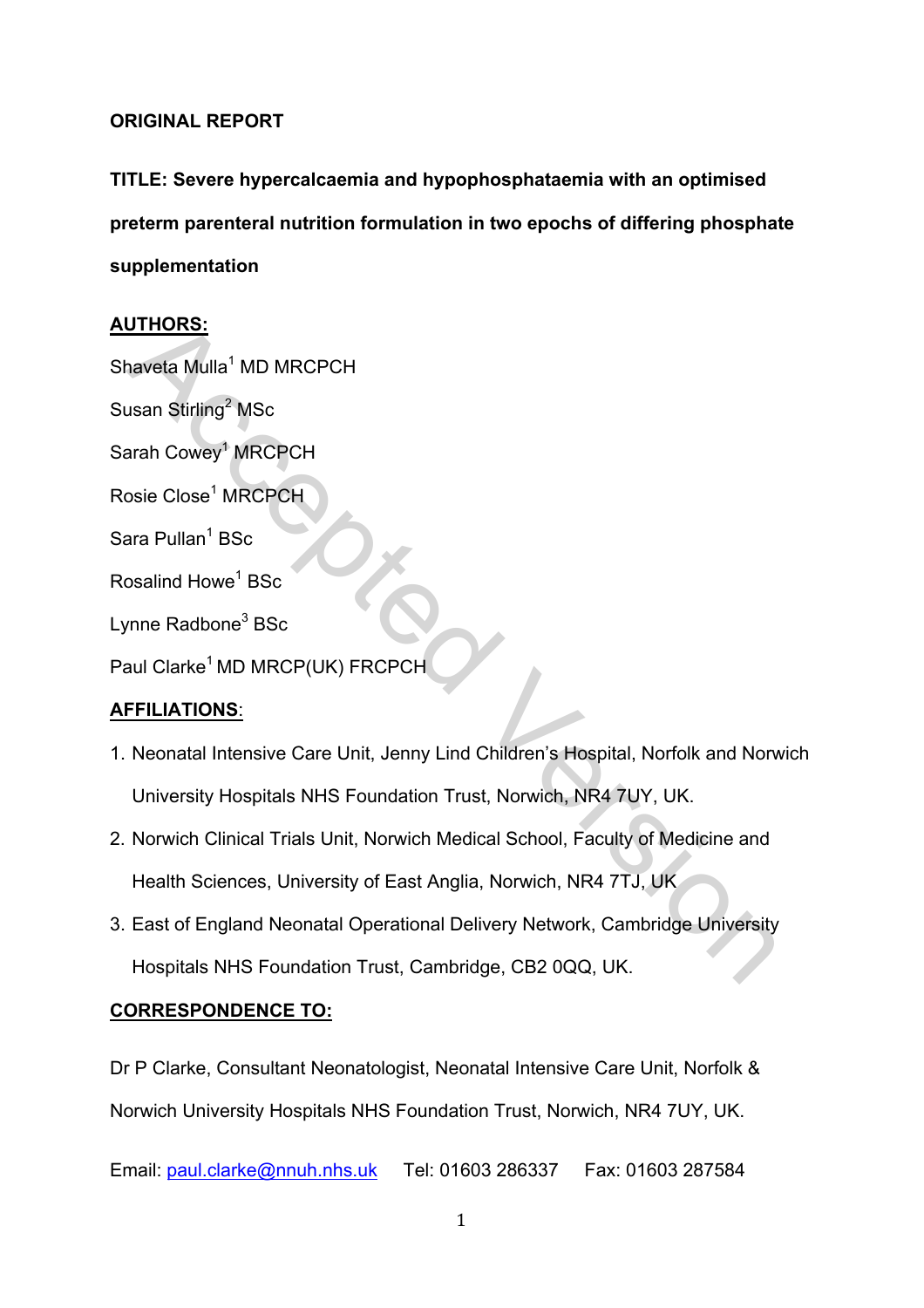#### **Word Count: 2252**

#### **ABSTRACT**

ovision serum calcium, phosphate, potassium, and sodium concentrations and t<br>equency of abnormality of these electrolytes and of sepsis in preterm infants whe<br>ceived an optimised higher amino acid-content parenteral nutrit **Objective:** To compare in two epochs of differing parenteral nutrition phosphate provision serum calcium, phosphate, potassium, and sodium concentrations and the frequency of abnormality of these electrolytes and of sepsis in preterm infants who received an optimised higher amino acid-content parenteral nutrition formulation. **Design and setting:** Retrospective cohort study at a single tertiary-level neonatal unit.

**Patients:** Preterm infants given parenteral nutrition in the first postnatal week during two discrete 6-month epochs in 2013-4.

**Interventions**: In epoch 1 the  $Ca^{2+}$ : $PO_4$  molar ratio of the parenteral nutrition formulation was  $\sim$ 1.3–1.5:1 (1.7 mmol Ca<sup>2+</sup> and 1.1 mmol PO<sub>4</sub> per 100 mL aqueous' phase) and in epoch 2 was 1.0:1 via extra phosphate supplementation (1.7 mmol)  $Ca<sup>2+</sup>$  and 1.7 mmol PO<sub>4</sub> per 100 mL).

**Main outcome measures: Peak calcium and nadir phosphate and potassium** concentrations, and proportions with severe hypercalcaemia (Ca >3.0 mmol/L), hypophosphataemia (PO<sub>4</sub> <1.5 mmol/L), and hypokalaemia (K<sup>+</sup> <3.5 mmol/L) within the first postnatal week.

**Results:** In epoch 2, peak calcium concentrations were lower than in epoch 1 (geometric means: 2.83 vs. 3.09 mmol/L, P-value <0.0001), fewer babies were severely hypercalcaemic (10/49, 20%, vs. 31/51, 61%; P-value <0.0001); nadir plasma phosphate concentrations were higher (means: 1.54 vs.1.32 mmol/L, P-value)  $=0.006$ ), and there were fewer cases of hypophosphataemia (17/49, 35% vs. 31/51, 61%, P-value=0.009) and hypokalaemia (12/49, 25% vs 23/51, 45%, P-value=0.03).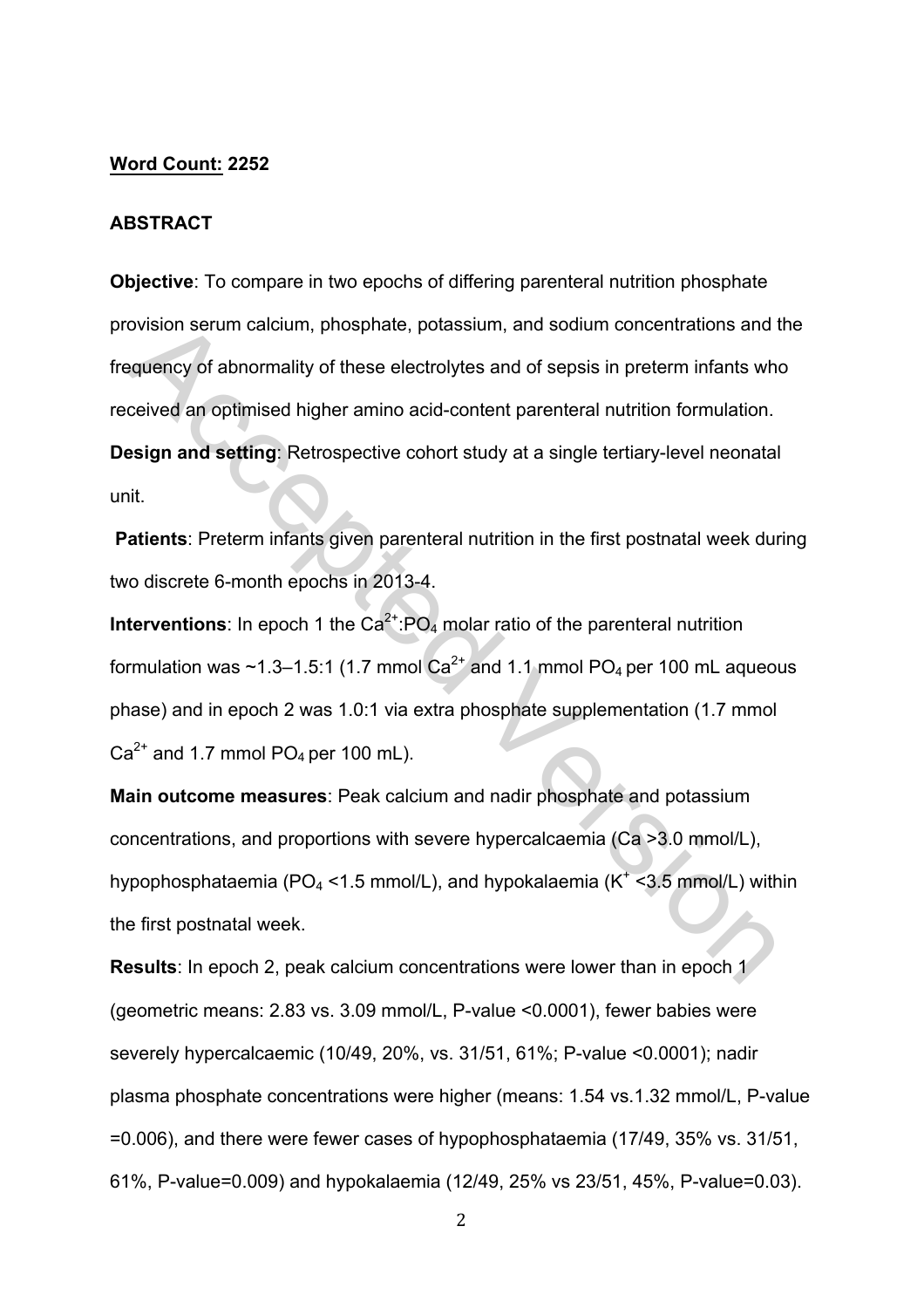**Accepted Version Conclusions:** Reverting from a parenteral nutrition Ca<sup>2+</sup>:PO<sub>4</sub> molar ratio of 1.3-1.5:1 to a ratio of 1.0:1 was associated with a lower incidence and severity of hypophosphataemia and hypercalcaemia. For preterm infants given higher concentrations of amino acids (≥2.5g/kg/day) from postnatal day 1, an equimolar  $Ca<sup>2+</sup>:PO<sub>4</sub>$  ratio may be preferable during the first postnatal week.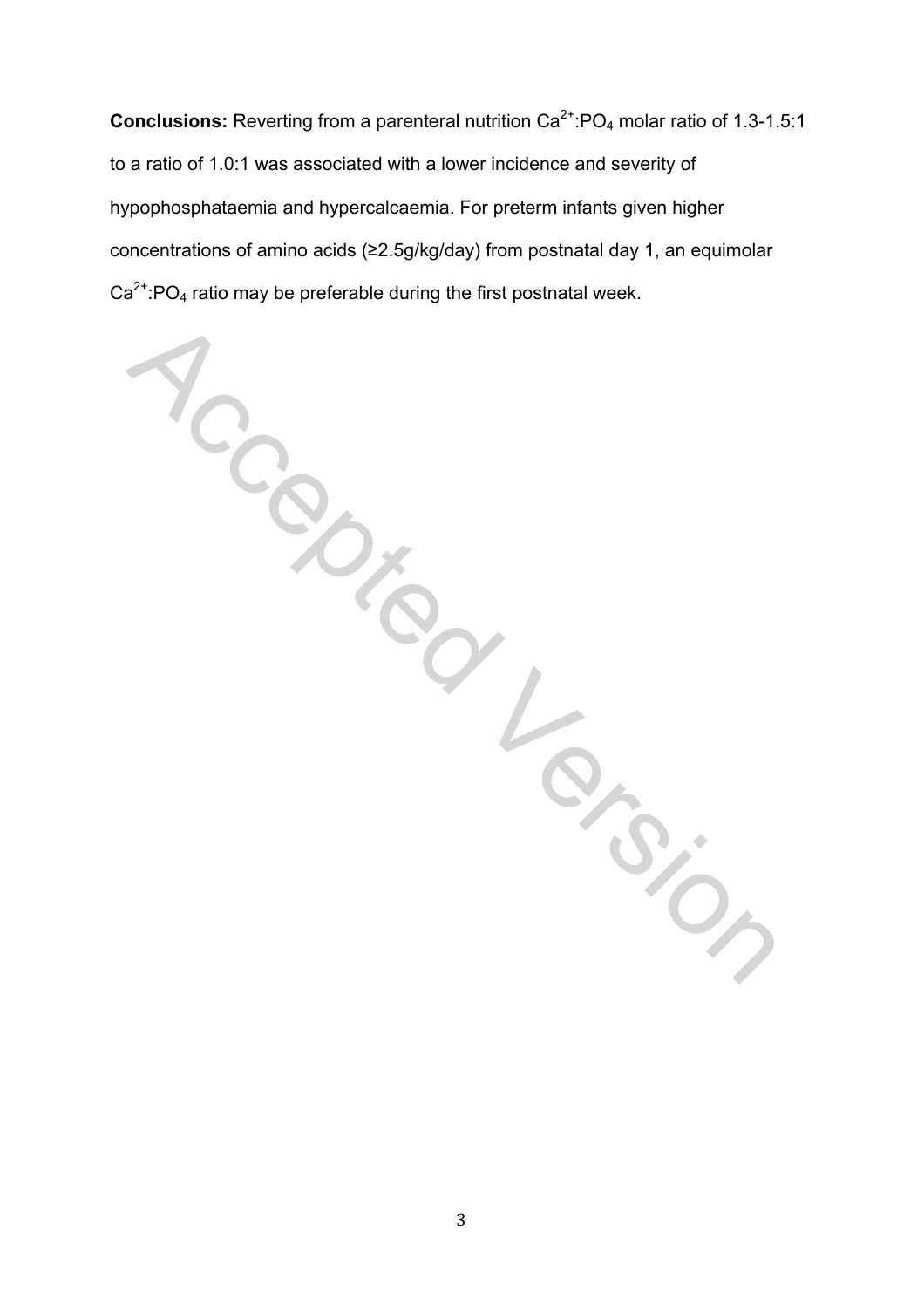#### **INTRODUCTION(**

Parenteral nutrition (PN) is essential to meet the nutritional requirements of many preterm'babies'until'enteral'feeds'are'established.''Higher'amino'acid'intakes'in'the' first postnatal week have been recommended to meet their accelerated ex-utero metabolic demands,[1] and may improve somatic and brain growth.[2] Yet uncertainty remains about ideal early amino acid intakes for optimal growth and whether higher early protein intakes are safe and improve neurodevelopmental outcomes.[3]

ncertainty remains about ideal early amino acid intakes for optimal growth and<br>hether higher early protein intakes are safe and improve neurodevelopmental<br>transmits [3]<br>Current European Society of Paediatric Gastroenterol Current European Society of Paediatric Gastroenterology, Hepatology and Nutrition (ESPGHAN) guidelines have, since 2005, recommended PN provision for growing preterm infants of amino acids up to 4  $q/kg/dav$ ,  $Ca<sup>2+</sup> 1.3–3.0$  mmol/kg/day. and  $PO_4$  1.0–2.3 mmol/kg/day, with a  $Ca^{2+}$ :PO<sub>4</sub> ratio in the range 1.3−1.7:1.[1] Between 2006-2012 our neonatal intensive care unit (NICU) aimed to provide this amino acid intake via a preterm PN formulation with a higher amino acid concentration of 3.2 g per 100 mL of aqueous phase PN. It had equivalent  $Ca^{2+}$  and PO<sub>4</sub> concentrations, each of 1.0 mmol/100 mL, and thus an equimolar (1.0:1)  $Ca<sup>2+</sup>:PO<sub>4</sub>$  ratio. Electrolyte disturbances appeared uncommon in this era.

In January 2013, a new PN formulation was introduced into all neonatal units in the East of England region to better accord with the ESPGHAN guidelines for higher calcium and amino acid intakes for growing preterm infants.[1] In the ensuing months, our neonatal unit and several others reported frequent cases of severe hypercalcaemia and hypophosphataemia occurring during the first postnatal week. Our hypothesis was that these biochemical disturbances were secondary to inadequate phosphate provision in the PN leading to a 'refeeding-type syndrome'.[4] Because a recent report had associated severe hypophosphataemia with sepsis in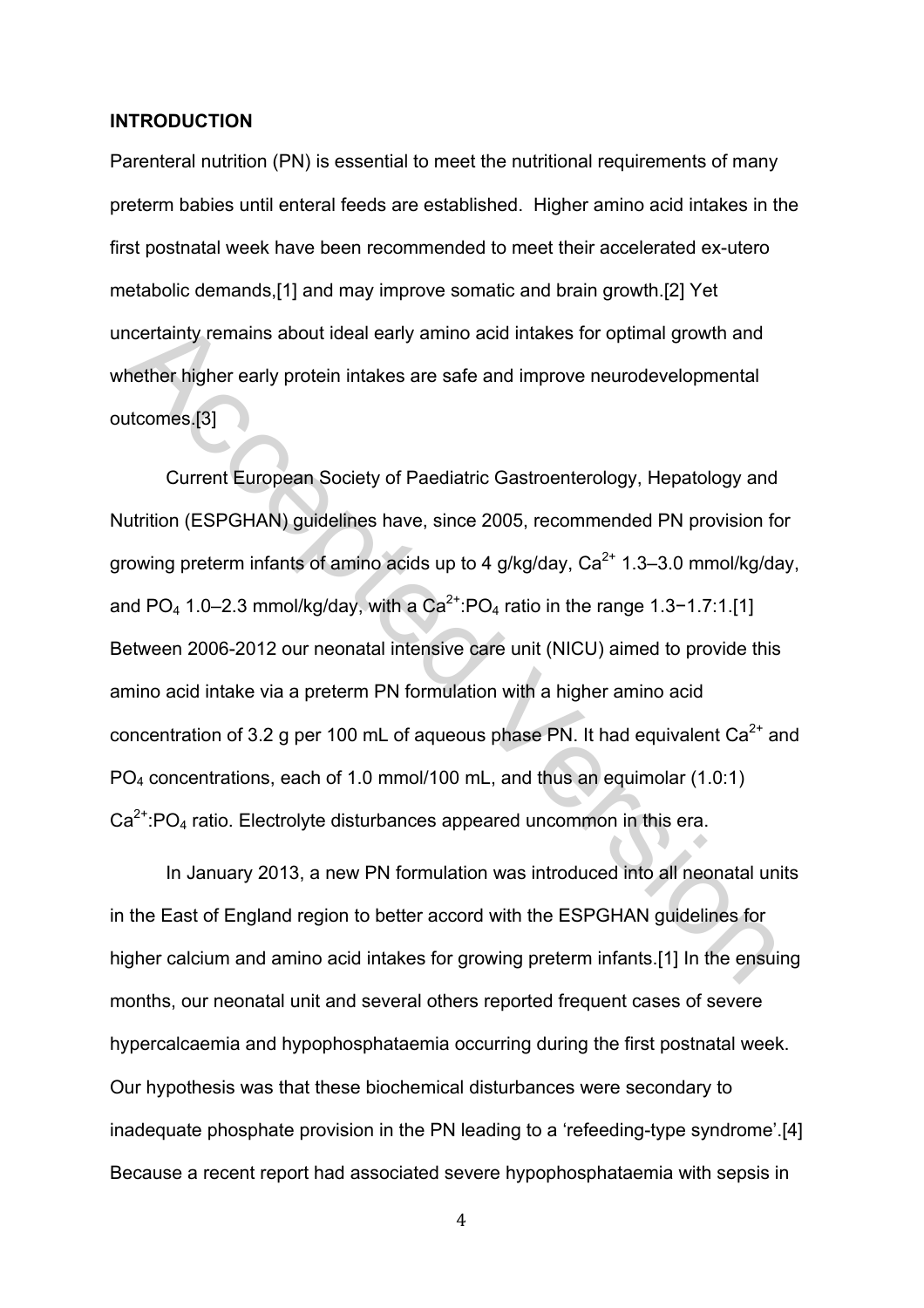preterm infants[5], the NICU of the Norfolk and Norwich University Hospital introduced an urgent temporising workaround measure that aimed to alleviate the incidence of these biochemical abnormalities. The change, made in December 2013 with the approval of our hospital's Paediatric Nutrition Support Team, involved the daily addition of extra phosphate to each baby's PN on an individualised basis to match the  $Ca^{2+}$  concentration, so effectively reverting to our NICU's former equimolar  $(1:1)$  Ca<sup>2+</sup>:PO<sub>4</sub> ratio.

This retrospective study reports the incidence of electrolyte disturbances of  $Ca<sup>2+</sup>$ , PO<sub>4</sub>, K<sup>+</sup>, and Na<sup>+</sup> and the incidence of sepsis in preterm infants who received PN in periods before and after our bespoke additional PO<sub>4</sub> supplementation of the new regional PN formulation.

in a la resion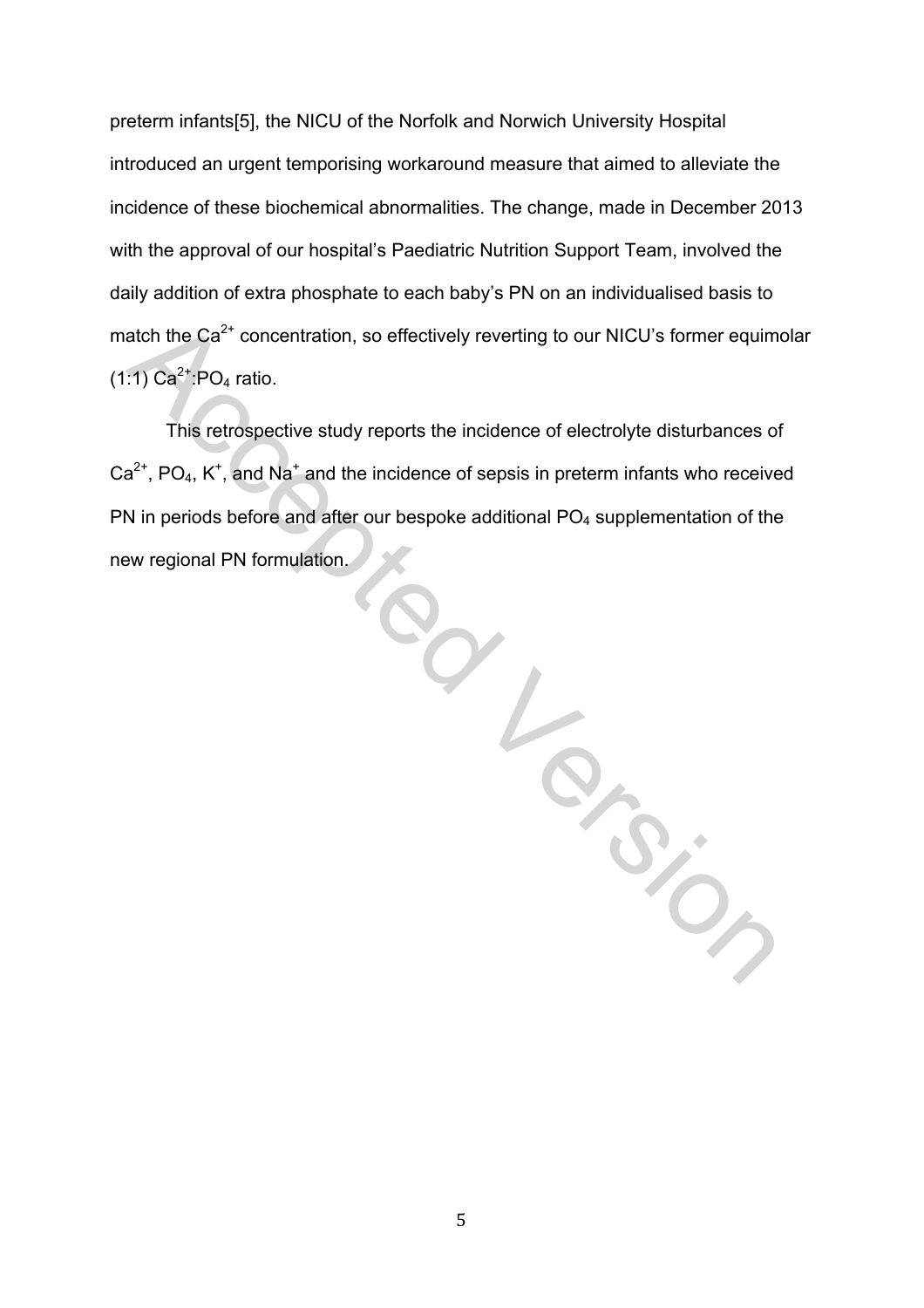### **METHODS(**

The mold case of the supplementation of 2 mmol of added PO<sub>4</sub>. Amino and point with a series and a series of the mold case of the persion from lip is delivered an overall Ca<sup>2+</sup>:PO<sub>4</sub> molar ratio of ~1.5:1 from day 1 of P We reviewed PN provision of amino acids and electrolytes and the associated incidence and severity of abnormalities of Ca<sup>2+</sup>, PO<sub>4</sub>, K<sup>+</sup>, and Na<sup>+</sup> in babies born within two discrete 6-month epochs. Epoch 1 was  $1<sup>st</sup>$  June to  $29<sup>th</sup>$  November 2013 during which the newly-introduced regional PN aqueous phase formulation contained 1.7 mmol  $Ca^{2+}$  and 1.1 mmol PO<sub>4</sub> per 100 mL; including the PO<sub>4</sub> provision from lipid. this delivered an overall  $Ca^{2+}$ :PO<sub>4</sub> molar ratio of ~1.5:1 from day 1 of PN and ~1.3:1 on days 2-7 (Table 1). Epoch 2 was 5<sup>th</sup> December 2013 to 31<sup>st</sup> May 2014, the period of bespoke daily additional  $PO<sub>4</sub>$  supplementation to match the higher calcium provision thereby achieving an overall  $Ca^{2+}$ :PO<sub>4</sub> ratio of 1.0:1 (1.7 mmol  $Ca^{2+}$  plus) 1.7 mmol  $PO_4$  per 100 mL less the  $PO_4$  contribution from lipid). In epoch 2, the additional PO<sub>4</sub> was added to the PN aqueous phase by our hospital pharmacy's sterile production unit as sodium glycerophosphate (Glycophos® Sterile Concentrate, Fresenius Kabi, Runcorn, UK) containing phosphate 20 mmol and Na<sup>+</sup> 40 mmol per 20 mL vial); this thereby provided additional supplementation of 2 mmol  $Na<sup>+</sup>$  for every mmol of added PO<sub>4</sub>. Amino acid provision remained unchanged (3.3 g per 100 mL) aqueous phase) and, except for the supplementary sodium glycerophosphate, the PN formulation regime was identical to that in epoch 1 (Table 1).

We included in our analyses all admitted preterm infants (<37 weeks') gestational age) that received any PN during their first postnatal week, excluding those who died aged <1 week. In both epochs our NICU's practice for delivering PN was to commence amino acids and lipid in infants eligible for PN on the first postnatal day, ideally within 6 hours of birth. The duration of 'day 1' was variable, commencing from the time of birth and ending at the first 24:00h. Using a standardised protocol (**supplementary file S1**), amino acid intake commenced on day 1 at 2.5 g/kg/day,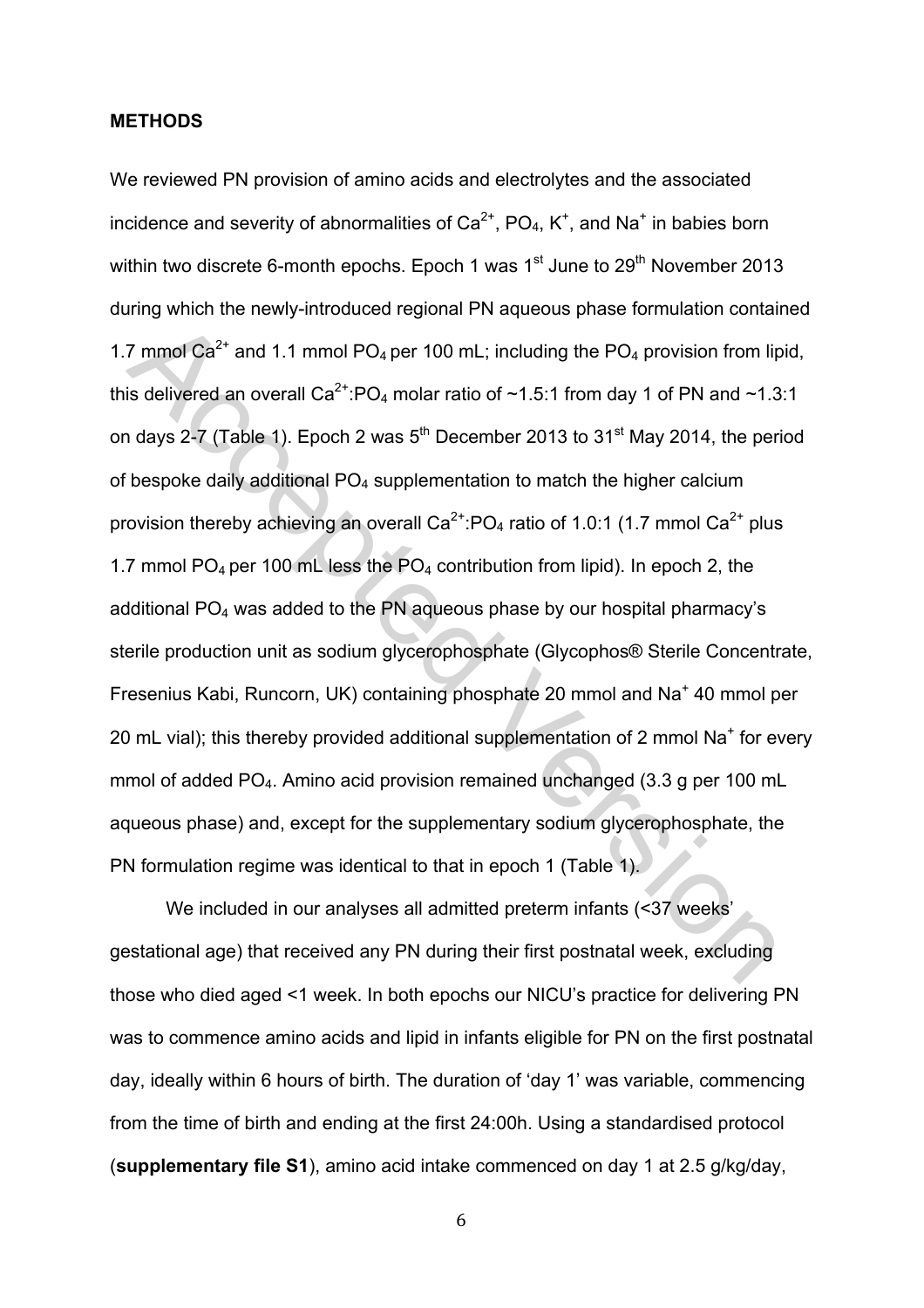and increased daily to reach a maximum of 4.3 g/kg/day by day 5 (Table 1). Supplementary sodium 3.0 mmol and potassium 1.9 mmol per 100 mL aqueous phase was provided from day 1. Enteral feeding with human milk was commenced from day 1 and increased gradually over subsequent days according to our regional standardised feeding protocol (supplementary file S2).

We reviewed case notes, PN charts, and daily biochemistry and microbiolo<br>sults during the first postnatal week. We recorded actual aqueous phase volume<br>ilivered in each infant on each day during the first week, from which We reviewed case notes, PN charts, and daily biochemistry and microbiology results' during the first postnatal week. We recorded actual aqueous phase volumes delivered in each infant on each day during the first week, from which we derived the daily amino acids and electrolytes intakes received. The main outcome measures were incidences in the first week of severe hypercalcaemia (plasma  $Ca^{2+} > 3.0$ ) mmol/L), hypophosphataemia (plasma PO<sub>4</sub> <1.5 mmol/L), severe hypophosphataemia (PO<sub>4</sub> <1.0 mmol/L), and hypokalaemia (plasma K<sup>+</sup> <3.5 mmol/L), and the peak plasma Ca<sup>2+</sup> and nadir PO<sub>4</sub> and K<sup>+</sup> concentrations. Secondary outcomes were peak plasma Na<sup>+</sup> concentration, incidence of hypernatraemia (plasma Na<sup>+</sup> >150 mmol/L), and incidence of sepsis as defined by a positive blood or cerebro-spinal fluid culture with accompanying antibiotic treatment for ≥5 days between birth and discharge. We used t-tests, Mann-Whitney U test and the Chisquared test to compare data between the two cohorts. Multivariable logistic and linear regression models were used to adjust for potential confounding factors. This study was registered as a clinical audit and service evaluation and did not require formal ethics approval.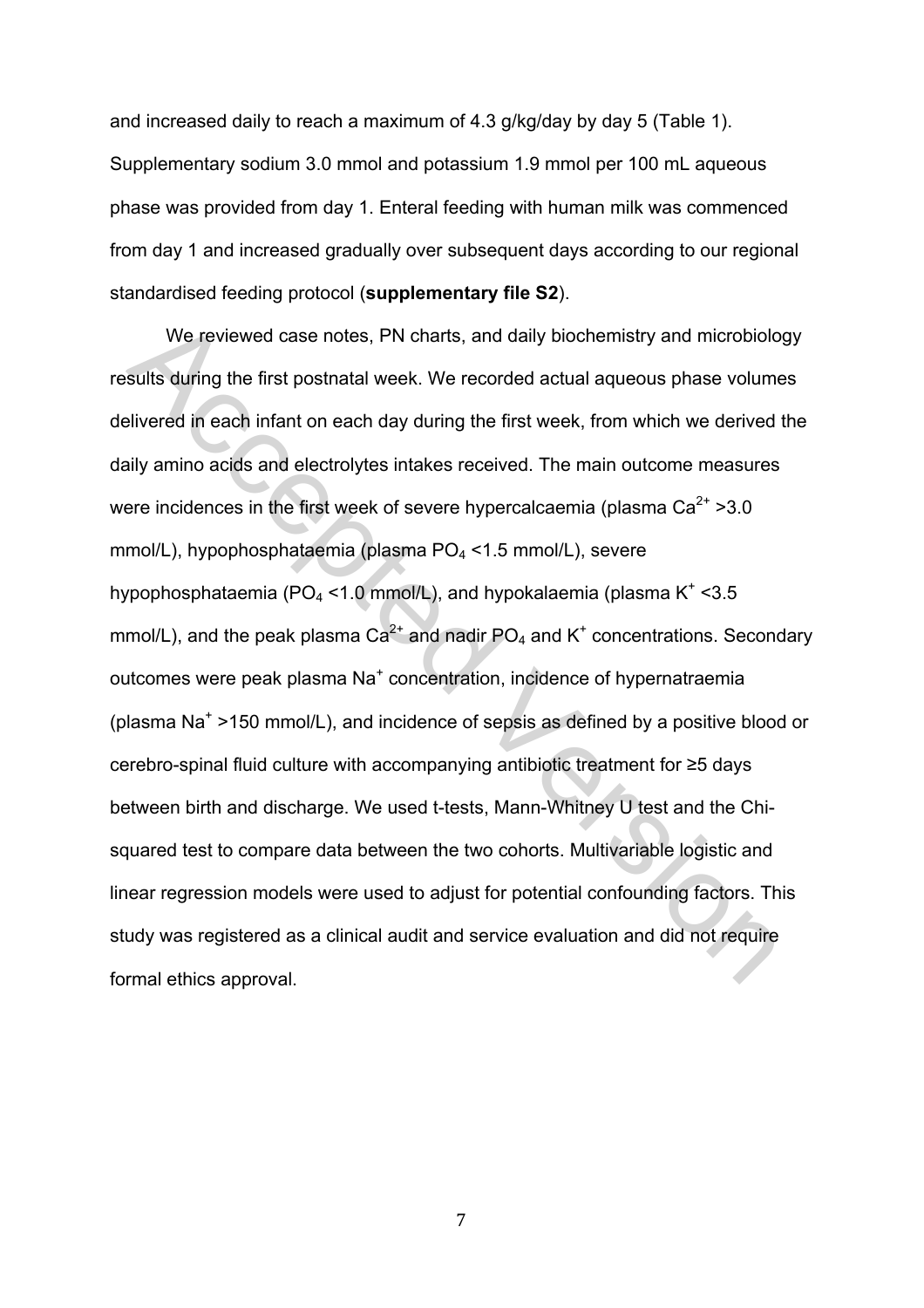### **RESULTS(**

101 preterm infants received PN over the 12-month study period. One 23-week gestation'infant'who'died'aged'12'h'postnatal'was'excluded'from'analysis.'Of'100' included infants, 26 were transfers in from other hospitals and commenced or continued PN upon arrival which was usually within 24-48 hours of birth. Baseline characteristics (Table 2) and PN nutrient and electrolyte intakes within the first week (Table A, supplementary file S3) were similar across epochs, excepting the extra sodium glycerophosphate provided in epoch 2.

aaracteristics (Table 2) and PN nutrient and electrolyte intakes within the first we<br>
able A, supplementary file S3) were similar across epochs, excepting the extraction<br>
alle A, supplementary file S3) were similar across Table 3 shows peak plasma Ca<sup>2+</sup> and nadir plasma  $PO_4$ , K<sup>+</sup>, and peak Na+ concentrations, and the incidence of hypercalcaemia, hypophosphataemia, hypokalaemia, hypernatraemia, and sepsis within the two epochs. In epoch 2 compared with epoch 1, peak calcium concentrations were lower (p<0.0001) and fewer babies were severely hypercalcaemic (20% vs. 61%). Correspondingly, nadir plasma phosphate concentrations were higher (p=0.006) and there were fewer cases of hypophosphataemia (35% vs. 61%), severe hypophosphataemia (14% vs. 22%), and hypokalaemia (25% vs. 45%). Adjusting for (i) birth weight and gestation, and (ii) small-for-gestational age status (birth weight <10<sup>th</sup> centile) made very little difference to our univariate findings of differing incidences of hypercalcaemia, hypophosphataemia, and hypokalaemia, and of differing plasma calcium and phosphate concentrations, between epochs 1 and 2 (Table B, supplementary file) **S4**).

Peak sodium concentrations and proportions with hypernatraemia were not significantly different between epochs (Table 3). Eight babies (16%) in epoch 1 and five babies (10%) in epoch 2 had culture-positive sepsis before discharge.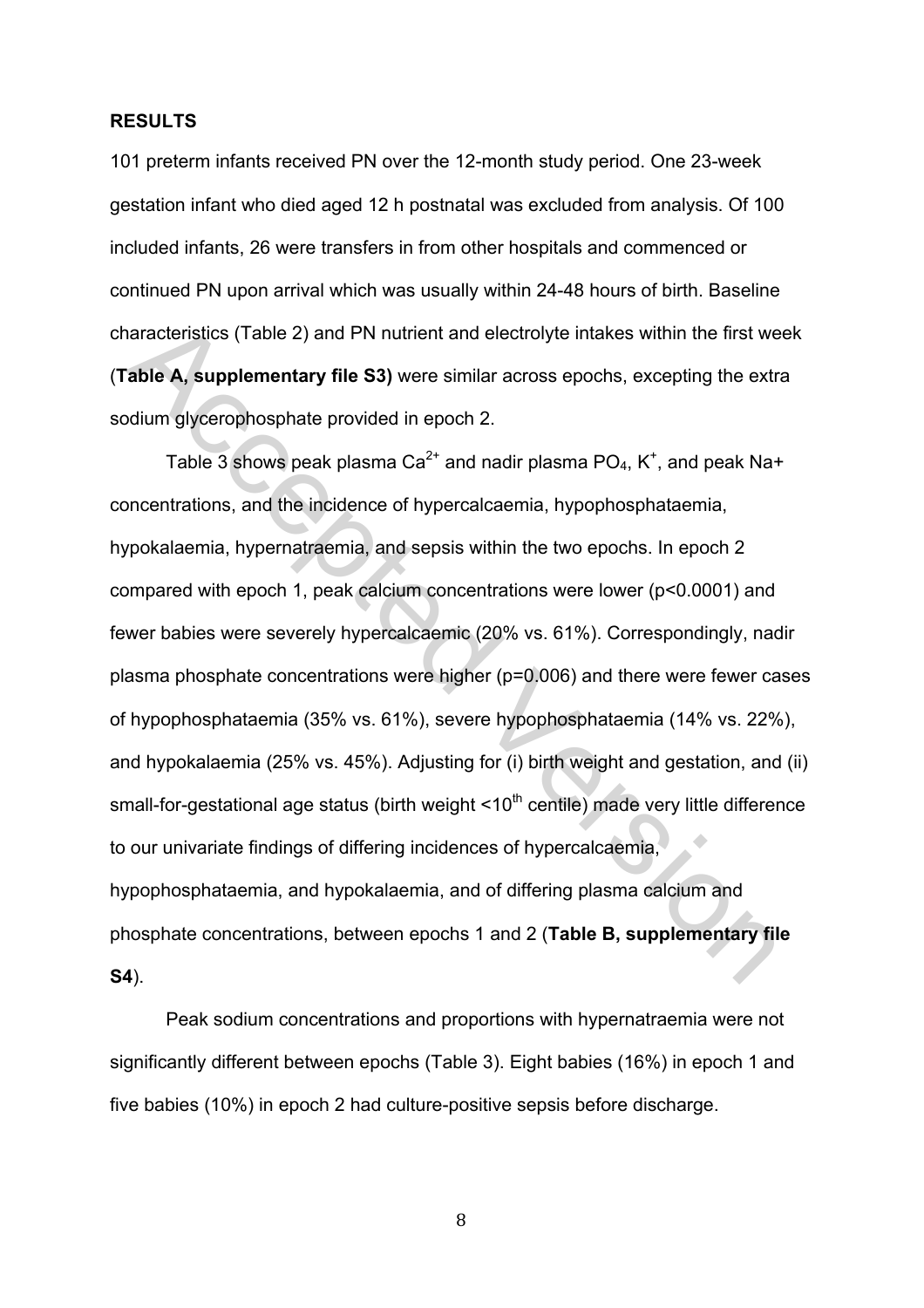#### **DISCUSSION(**

ovision of calcium, its comparatively low phosphate content led to unanticipated<br>etabolic derangements despite achieving a recommended Ca<sup>2+</sup>:PO<sub>4</sub> ratio of 1.3:<br>owever, after we then increased ad hoc the phosphate concent In our region, severe biochemical disturbances of calcium and phosphate occurred frequently in preterm infants given an optimised PN formulation that was introduced with good intentions to better accord with ESPGHAN recommendations for amino acid and calcium content. While this quasi-optimised PN preparation improved provision of calcium, its comparatively low phosphate content led to unanticipated metabolic derangements despite achieving a recommended  $Ca^{2+}$ :PO<sub>4</sub> ratio of 1.3:1. However, after we then increased ad hoc the phosphate concentration of the PN formulation to match calcium in an equimolar ratio, we observed a reduction in the incidence of severe hypercalcaemia, hypophosphataemia, and hypokalaemia. For preterm infants receiving PN with a higher amino acid content in the first postnatal week, an equimolar (1:1)  $Ca^{2+}$ :PO<sub>4</sub> ratio would thus appear preferable to that currently recommended (1.3−1.7:1). Our data support current expert opinion that an adequate  $Ca^{2+}$ :PO<sub>4</sub> molar ratio in neonatal PN in the first postnatal week should be close to or below 1.0 for higher amino acid intakes > 2.5g/kg/day starting from the first postnatal day, [6] and also the suggestion that the current PN guidelines for preterm infants need revision.[7]

In epoch 1, peak  $Ca^{2+}$  and nadir  $PO_4$  concentrations had often already occurred by postnatal day 5, highlighting the importance of sufficient early PO<sub>4</sub> provision to achieve a 1:1  $Ca^{2+}$ :PO<sub>4</sub> ratio and avoid deficit within the first few days. While the additional phosphate supplementation and 1:1  $Ca^{2+}$ :PO<sub>4</sub> molar ratio in epoch 2 was associated with a reduction in the observed incidence of hypophosphataemia and hypercalcaemia, it did not completely abolish all cases. Thus, some babies in epoch 2 affected by hypophosphataemia needed still further increased PO<sub>4</sub> supplementation to achieve resolution. This was provided this via a higher molar concentration of  $PO<sub>4</sub>$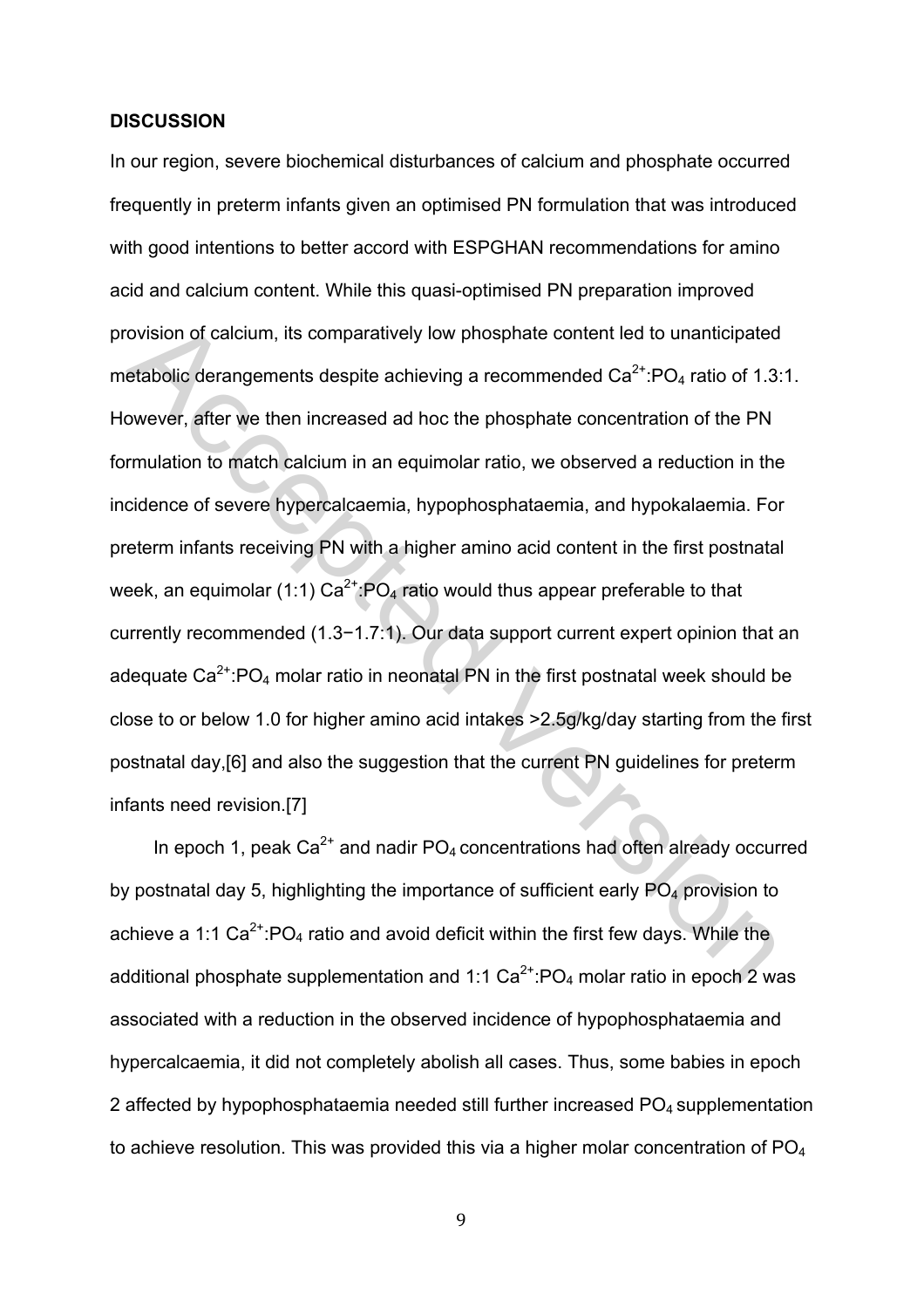compared to  $Ca^{2+}$  (ie a 'reversed'  $Ca^{2+}$ :PO<sub>4</sub> ratio), and was often required for several days.

ochemical disturbances is postulated as inadequate early phosphate and<br>vlassium supply and/or inadequate proportions of calcium, phosphate, and<br>thessium delivered alongside higher amino acid concentrations.[4] Phosphate is Several reports have already highlighted the risk of hypercalcaemia and hypophosphataemia with an 'aggressive' PN approach.[4,5,7-11], and that small-forgestational age infants appear particularly prone.[9-11] The prime cause of these biochemical disturbances is postulated as inadequate early phosphate and potassium'supply and/or inadequate proportions of calcium, phosphate, and potassium delivered alongside higher amino acid concentrations.[4] Phosphate is utilised rapidly for production of energy within the cell and for tissue growth in very low birth weight infants with limited reserves. Severe hypophosphataemia accentuates mobilisation of calcium from bone, leading to hypercalcaemia.[4,5] One prospective study showed that severe hypophosphataemia due to a low phosphate content in the PN during the first postnatal week led to increased urinary calcium excretion and a high urinary  $Ca^{2+}$ :creatinine ratio, and the associated risks of poor bone mineralisation and nephrocalcinosis.[12] Provision of adequate calcium and phosphorus in PN during the first weeks after birth significantly reduces bone demineralisation in preterm infants and helps preserve short-term bone strength.[13]

Severe hypophosphataemia potentially increases the risk of infection because it inhibits the production of adenosine triphosphate leading to impairment of phagocytic responses, bactericidal activity, and chemotaxis.[14] Recruitment to one RCT of enhanced feeding of very low birth weight infants was curtailed early due to an increased rate of neonatal sepsis associated with enhanced feeding and first-week hypophosphataemia.[5] Others have reported the same association.[10] Yet it remains unclear for preterm infants whether low plasma phosphate is a risk factor for sepsis independent of being extremely low birth weight.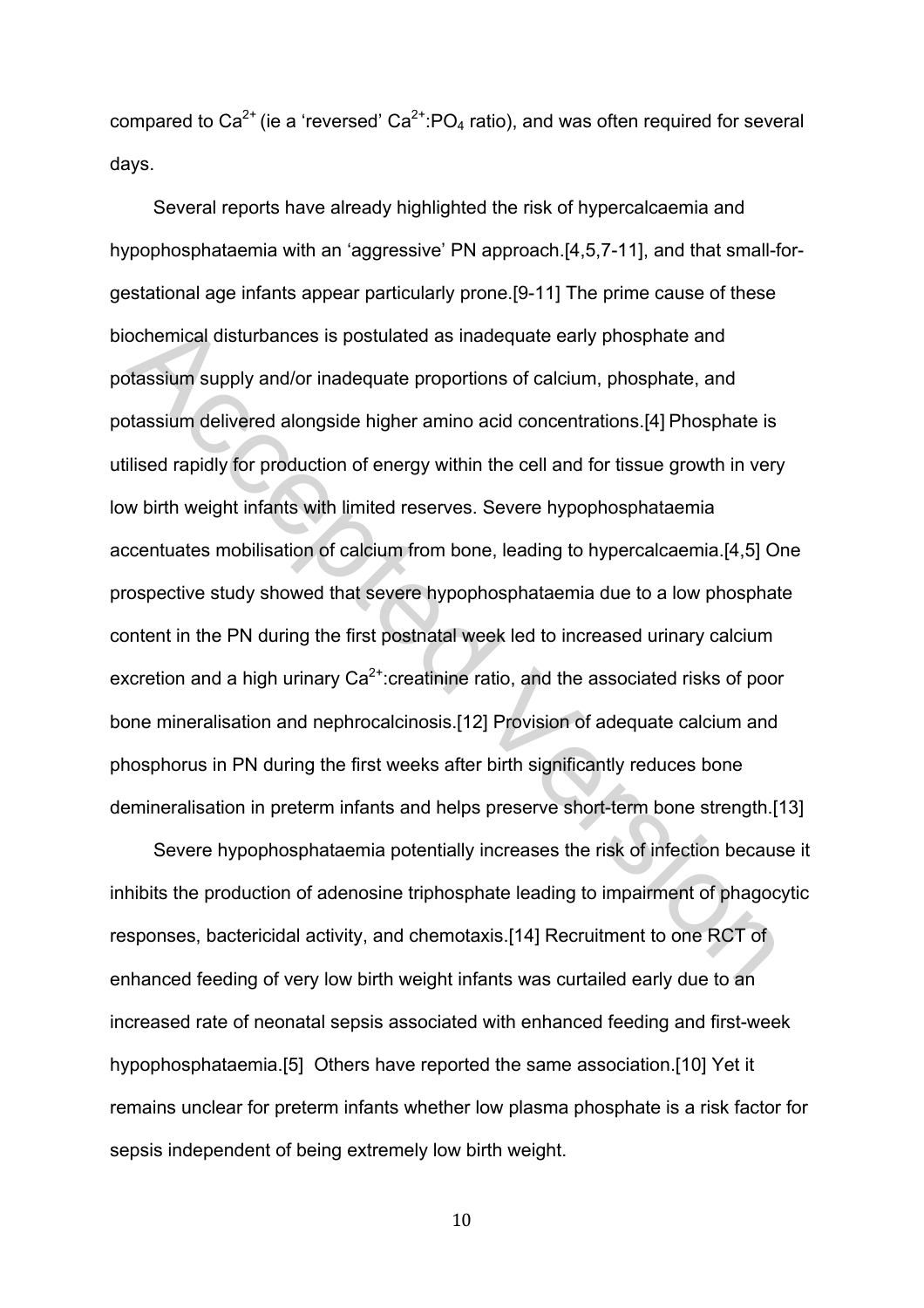The importance of adequate early Na<sup>+</sup> and  $K^+$  provision when providing higher amino acid concentrations to preterm neonates has been highlighted.[5,7] It is unclear why fewer babies in epoch 2 had hypokalaemia. Better  $PO<sub>4</sub>$  and K<sup>+</sup> retention related to greater nitrogen retention cannot explain the finding because protein and K<sup>+</sup> intakes remained the same across epochs. Babies coped well with the inadvertent extra sodium provided via the extra phosphate supplementation in epoch 2, because plasma  $Na<sup>+</sup>$  concentrations and proportions with hypernatraemia remained similar.

dra sodium provided via the extra phosphate supplementation in epoch 2, becaus and Na<sup>+</sup> concentrations and proportions with hypernatraemia remained similar<br>The NEON RCT compared two regimens of first-week amino acid inta The NEON RCT compared two regimens of first-week amino acid intakes which provided averaged daily protein intakes from day 1 of either 2.2 g/kg/day or 2.9 g/kg/day.[15] Initial  $Ca^{2+}$  and PO<sub>4</sub> provisions from PN were both 1.0 mmol/kg/day (1:1) ratio), and then 1.5 mmol/kg/day Ca<sup>2+</sup> and 2.0 mmol/kg/day PO<sub>4</sub> from day 3 (1:1.3) ratio) (personal communication, Dr Uthaya). In comparison, infants in the present study received an averaged protein intake of ~2.4 g/kg/day (Table A, supplementary **file S3**). Our epoch 2 infants had a similar incidence of hypophosphataemia (17/49, 35%) as in the NEON study incremental-amino acids groups (33/84, 39%). Yet significantly more infants in our epoch 2 cohort had severe hypercalcaemia (10/49, 20%) than in either of the NEON study amino acid cohorts (vs. NEON incrementalamino acid groups [0/84, 0%], P<0.0001, Fisher's exact test; vs. NEON immediaterecommended daily amino acid groups [5/85, 6%], P = 0.02, Chi-squared test. This disparity may predominantly reflect the higher average daily first-week planned calcium provision with our PN regimen compared with that of the NEON study  $(-1.9)$ mmol/kg/day [Table 1] versus 1.4 mmol/kg/day), because the intended average daily phosphate provision in epoch 2 was essentially the same as that in the NEON study  $(-1.9 \text{ mmol/kg/day}).$ 

Study strengths include this being the first to report the incidence and severity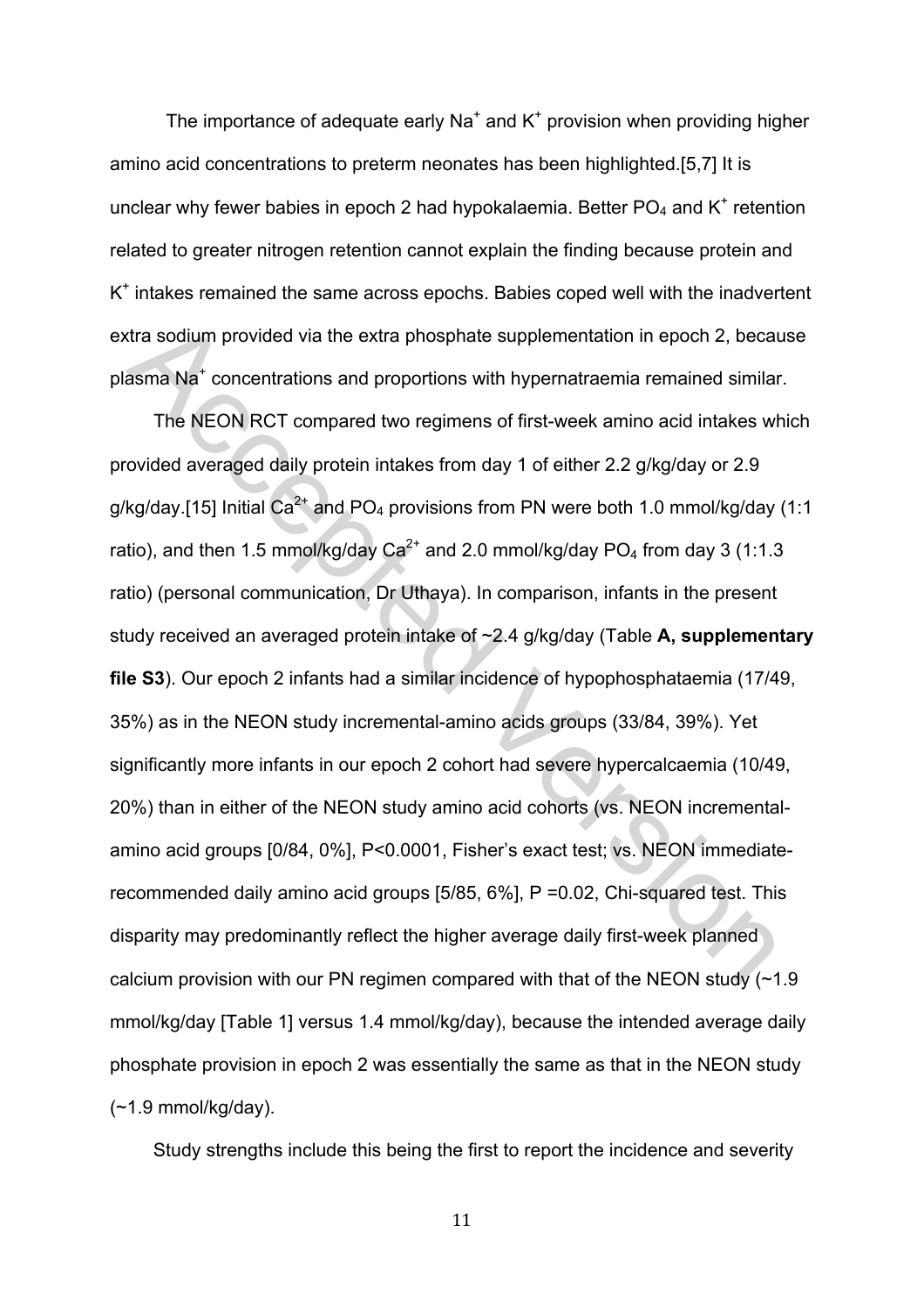of biochemical abnormalities' associated with neonatal PN formulations that differed only in respect of phosphate (and sodium) content, and that complete data collection was achieved from all eligible infants. Limitations include that this was a retrospective, single-centre review covering two separate albeit essentiallycontiguous' epochs. Also, as an observational study rather than an RCT, our findings' cannot indicate definite causality from the intervention. Nevertheless we believe our data provide useful information to help quide the preferred Ca:PO<sub>4</sub> ratio in early neonatal PN. Our experience also highlights the potential pitfalls of widely introducing standardised PN solutions that have not been subject to the rigorous testing of randomised-controlled trials or careful prospective audit.

### **Conclusions(**

annot indicate definite causality from the intervention. Nevertheless we believe o<br>
ata provide useful information to help guide the preferred Ca:PO<sub>4</sub> ratio in early<br>
sonatal PN. Our experience also highlights the potent For preterm infants given higher concentrations of amino acids (≥2.5 g/kg/day) starting on the first postnatal day, increasing the phosphate provision of the PN solution to match  $Ca^{2+}$  content was associated with a reduction in the incidence and severity of both hypophosphataemia and hypercalcaemia in the first postnatal week. An equimolar (1.0:1)  $Ca^{2+}$ :PO<sub>4</sub> ratio therefore appears preferable to a ≥1.3:1 ratio for preterm PN during the first postnatal week. Our study findings support calls to review current international recommendations regarding early phosphate and calcium provision in PN for preterm infants. Our study also emphasises the importance of careful prospective audit of neonatal biochemistry following any changes to PN formulations.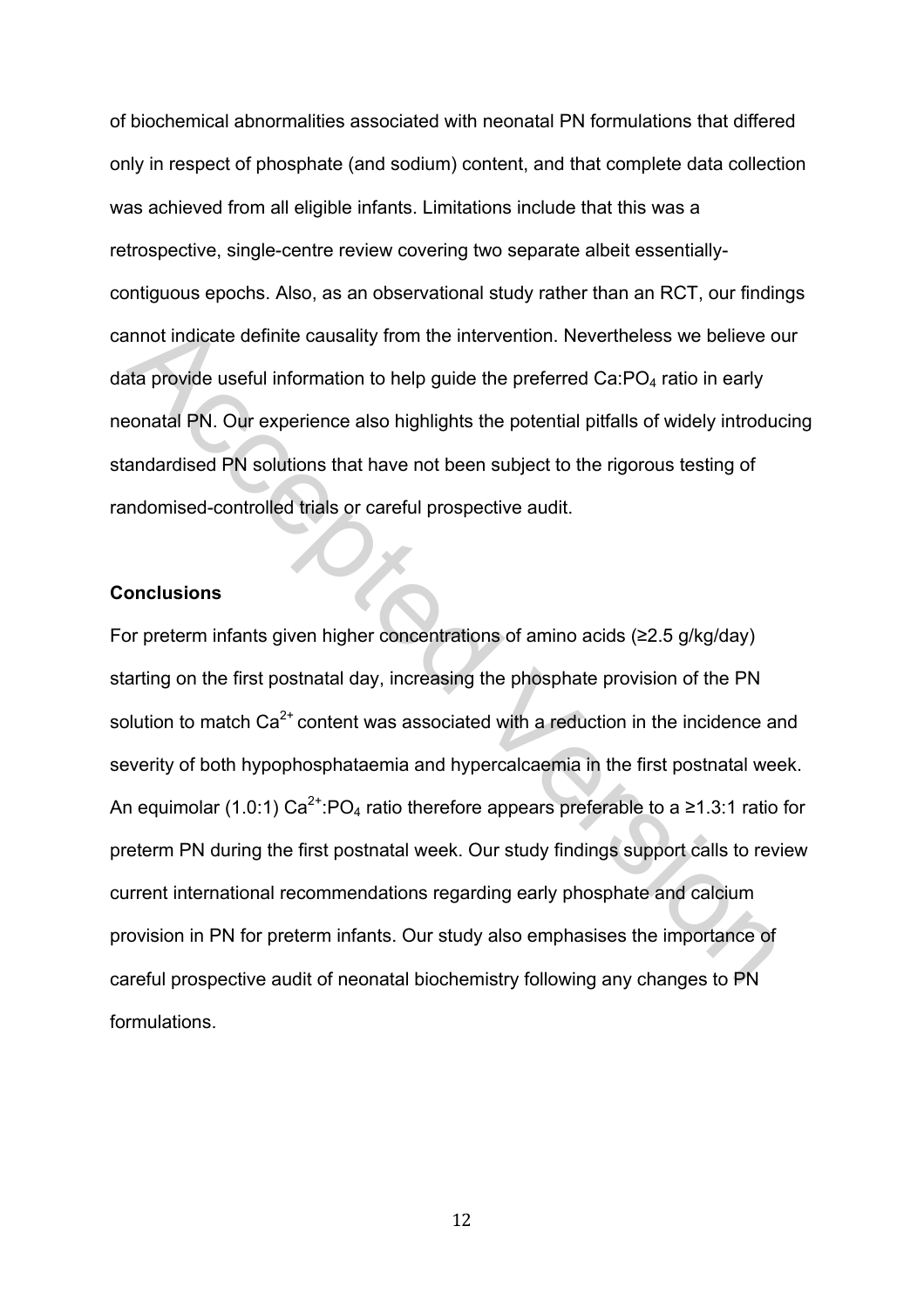## **What is already known on this topic**

- High amino acid intakes from parenteral nutrition in the first postnatal week may improve growth, but uncertainty remains about optimal intakes, safety, and associated later neurodevelopmental outcomes
- High early amino acid intakes with inadequate accompanying phosphate provision or a sub-optimal calcium:phosphate ratio may lead to severe hypercalcaemia, hypophosphataemia, and hypokalaemia
- Severe biochemical derangements occurred frequently following introduction of a new regional neonatal parenteral nutrition formulation that met current international recommendations for amino acids, calcium, and phosphate

# **What this study adds:**

- + High early amino acid intakes with inadequate accompanying phosphate<br>provision or a sub-optimal calcium:phosphate ratio may lead to severe<br>hypercalcaemia, hypophosphateemia, and hypokalaemia<br> $\bullet$ <br>Severe biochemical de Increasing the parenteral nutrition phosphate content to match its higher calcium content mole-for-mole was associated with a reduction in the observed incidence and severity of hypercalcaemia and hypophosphataemia
	- For preterm infants receiving higher amounts of amino acids (≥2.5 g/kg/day) in the first postnatal week, an equimolar (1:1)  $Ca^{2+}$ :PO<sub>4</sub> ratio appears preferable to that currently recommended (1.3−1.7:1)
	- Prospective audit of neonatal biochemistry is important following any changes to PN formulations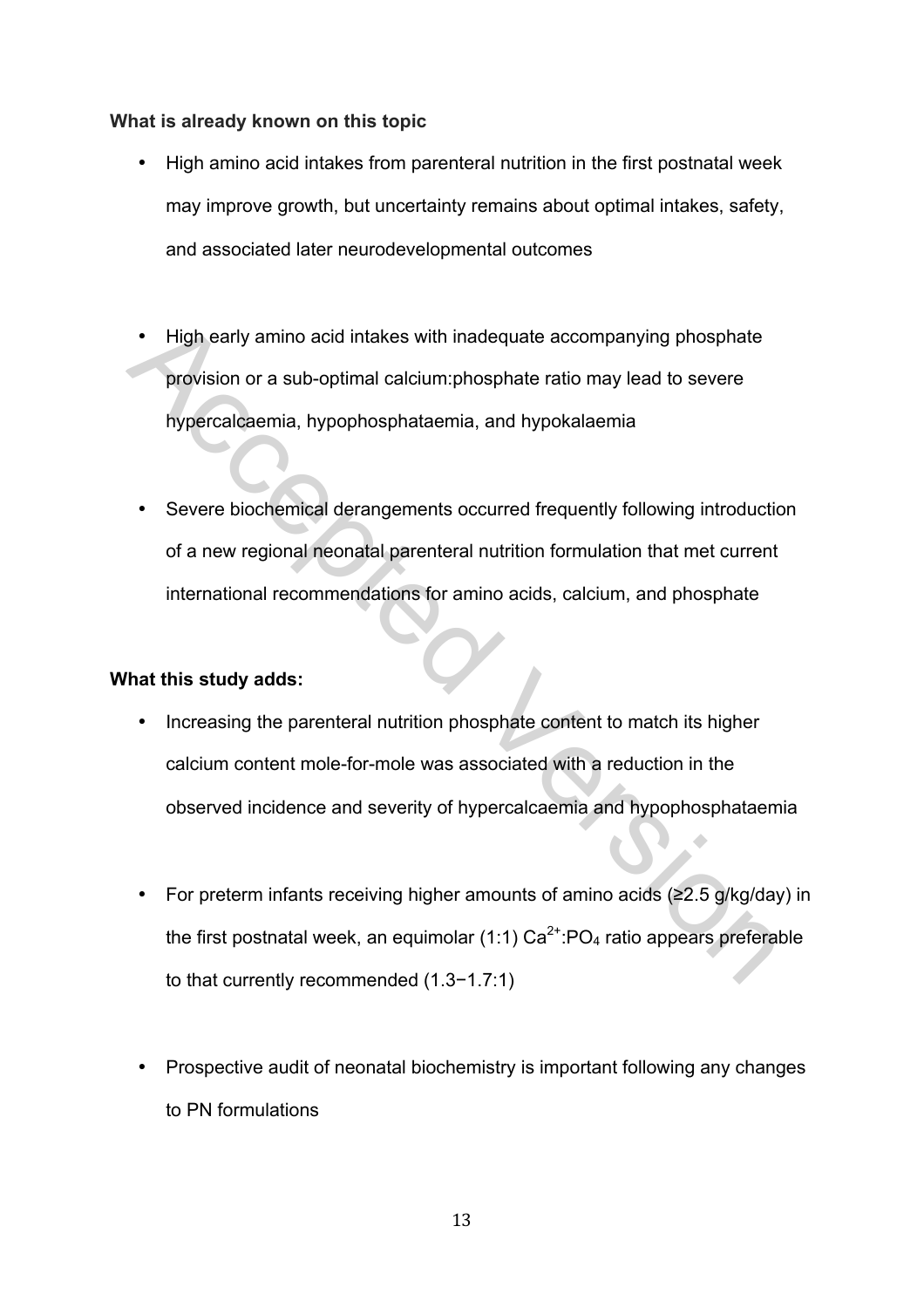### **REFERENCES(**

- 1. Koletzko B, Goulet O, Hunt J, et al. Parenteral Nutrition Guidelines Working Group. 1. Guidelines on paediatric parenteral nutrition of the European Society of Paediatric Gastroenterology, Hepatology and Nutrition (ESPGHAN) and the European Society for Clinical Nutrition and Metabolism (ESPEN), supported by the European Society of Paediatric Research (ESPR). *J Pediatr Gastroenterol Nutr* 2005;41:S1-4.
- 2. Morgan C, McGowan P, Herwitker S, et al. Postnatal head growth in preterm infants: a randomized controlled parenteral nutrition study. Pediatrics 2014;133:e120-8.
- the European Society of Paediatric Research (ESPR). *J Pediatr Gastroentero*<br> *Nutr* 2005;41:S1-4.<br>
Morgan C, McGowan P, Herwitker S, et al. Postnatal head growth in preterm<br>
infants: a randomized controlled parenteral nut 3. Cester EA, Bloomfield FH, Taylor J, et al. Do recommended protein intakes improve neurodevelopment in extremely preterm babies? Arch Dis Child Fetal *Neonatal Ed 2015;100:F243-7.*
- 4. Bonsante F, Iacobelli S, Latorre G, et al. Initial amino acid intake influences phosphorus and calcium homeostasis in preterm infants–it is time to change the composition of the early parenteral nutrition. *PLoS One* 2013;8:e72880.
- 5. Moltu SJ, Strømmen K, Blakstad EW, et al. Enhanced feeding in very-low-birthweight infants may cause electrolyte disturbances and septicemia–a randomized, controlled'trial.'*Clin"Nutr* 2013i32:207`12.
- 6. Pieltain C, Rigo J. Early mineral metabolism in very-low-birth-weight infants. J *Pediatr Gastroenterol Nutr 2014;58:393.*
- 7. Senterre T, Abu Zahirah I, Pieltain C, et al. Electrolyte and Mineral Homeostasis After Optimizing Early Macronutrient Intakes in VLBW Infants on Parenteral Nutrition. *J Pediatr Gastroenterol Nutr* 2015;61:491-8.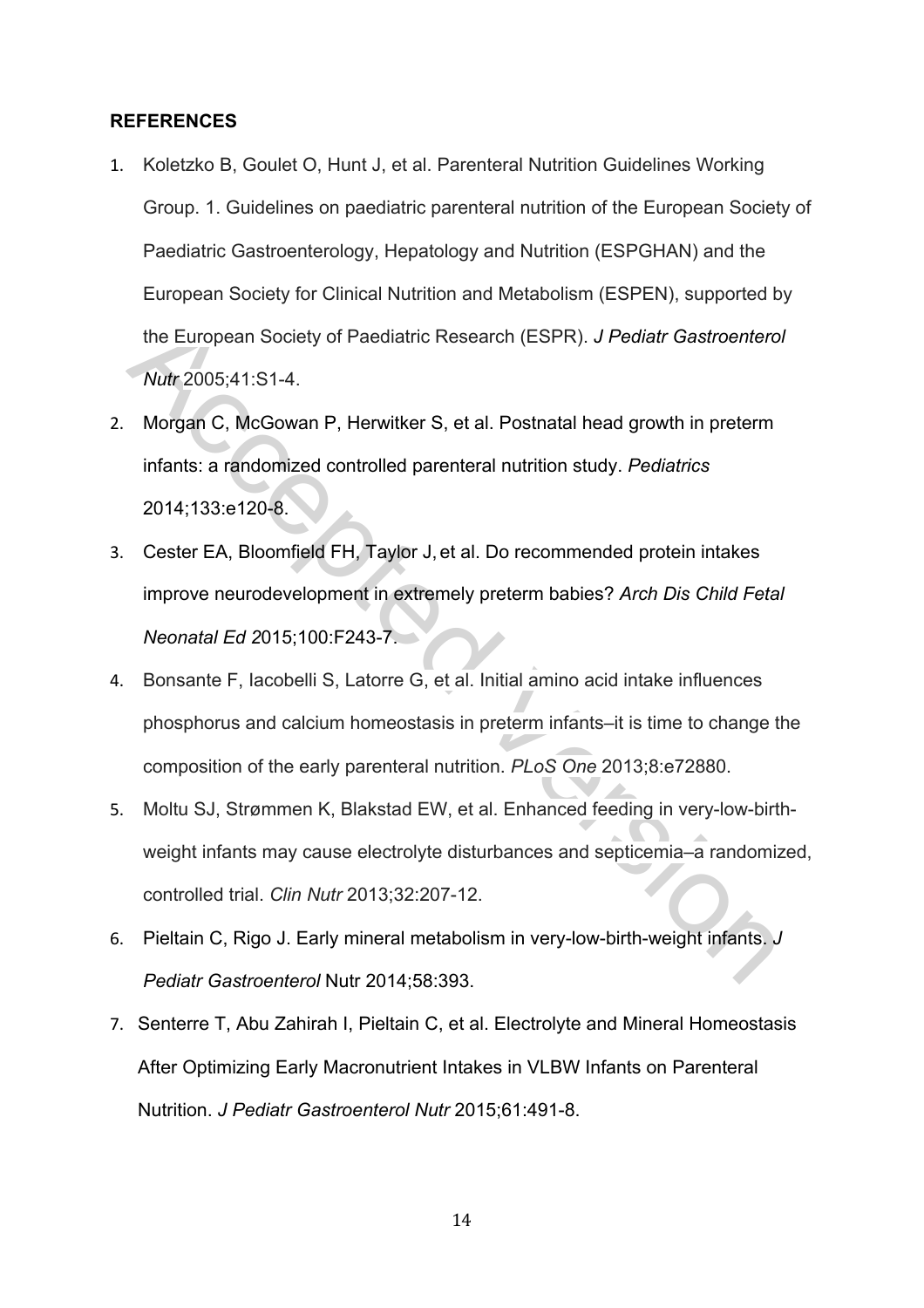- 8. Moe K, Beck-Nielsen SS, Lando A, et al. Administering different levels of parenteral phosphate and amino acids did not influence growth in extremely preterm infants. Acta Paediatr 2015;104:894-9.
- 9. Ichikawa G, Watabe Y, Suzumura H, et al. Hypophosphatemia in small for gestational age extremely low birth weight infants receiving parenteral nutrition in the first week after birth. *J Pediatr Endocrinol Metab* 2012;25:317-21.
- the first week after birth. *J Pediatr Endocrinol Metab* 2012;25:317-21.<br>
D. Brener Dik PH, Galletti MF, Fernandez Jonusas SA, et al. Early<br>
hypophosphatemia in preterm infants receiving aggressive parenteral nutritior<br> *P* 10. Brener Dik PH, Galletti MF, Fernandez Jonusas SA, et al. Early hypophosphatemia in preterm infants receiving aggressive parenteral nutrition. *J Perinatol* 2015;35:71 2-5.
- 11. Boubred F, Herlenius E, Bartocci M, et al. Extremely preterm infants who are small for gestational age have a high risk of early hypophosphatemia and hypokalemia. Acta Paediatr 2015;104:1077-83.
- 12. Christmann V, de Grauw AM, Visser R, et al. Early postnatal calcium and phosphorus metabolism in preterm infants. *J Pediatr Gastroenterol Nutr* 2014; 58:398-403.
- 13. Pereira-da-Silva L, Costa A, Pereira L, et al. Early high calcium and phosphorus intake by parenteral nutrition prevents short-term bone strength decline in preterm infants. *J Pediatr Gastroenterol Nutr* 2011;52:203-9.
- 14. Craddock PR, Yawata Y, VanSanten L, et al. Acquired phagocyte dysfunction. A complication of the hypophosphatemia of parenteral hyperalimentation. N Engl J *Med* 1974;290:1403-7.
- 15. Uthaya S, Liu X, Babalis D, et al. Nutritional Evaluation and Optimisation in Neonates (NEON) trial of amino acid regimen and intravenous lipid composition in preterm parenteral nutrition: a randomised double-blind controlled trial. *Efficacy Mech Eval* 2016;3(2). DOI: http://dx.doi.org/10.3310/eme03020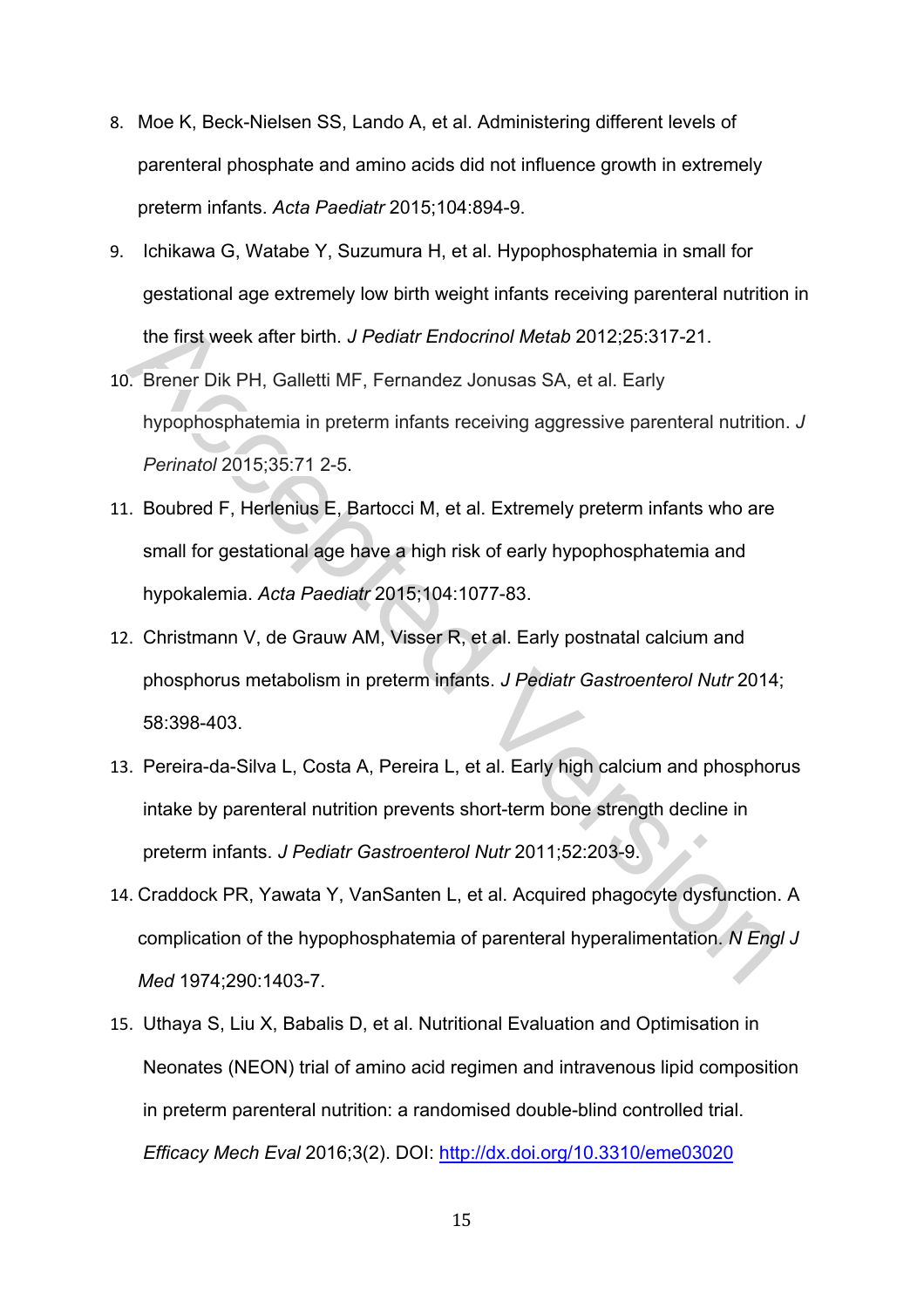Available from: http://www.journalslibrary.nihr.ac.uk/eme/volume-3/issue-2

(accessed  $24^{th}$  November 2016).

Iccepted Version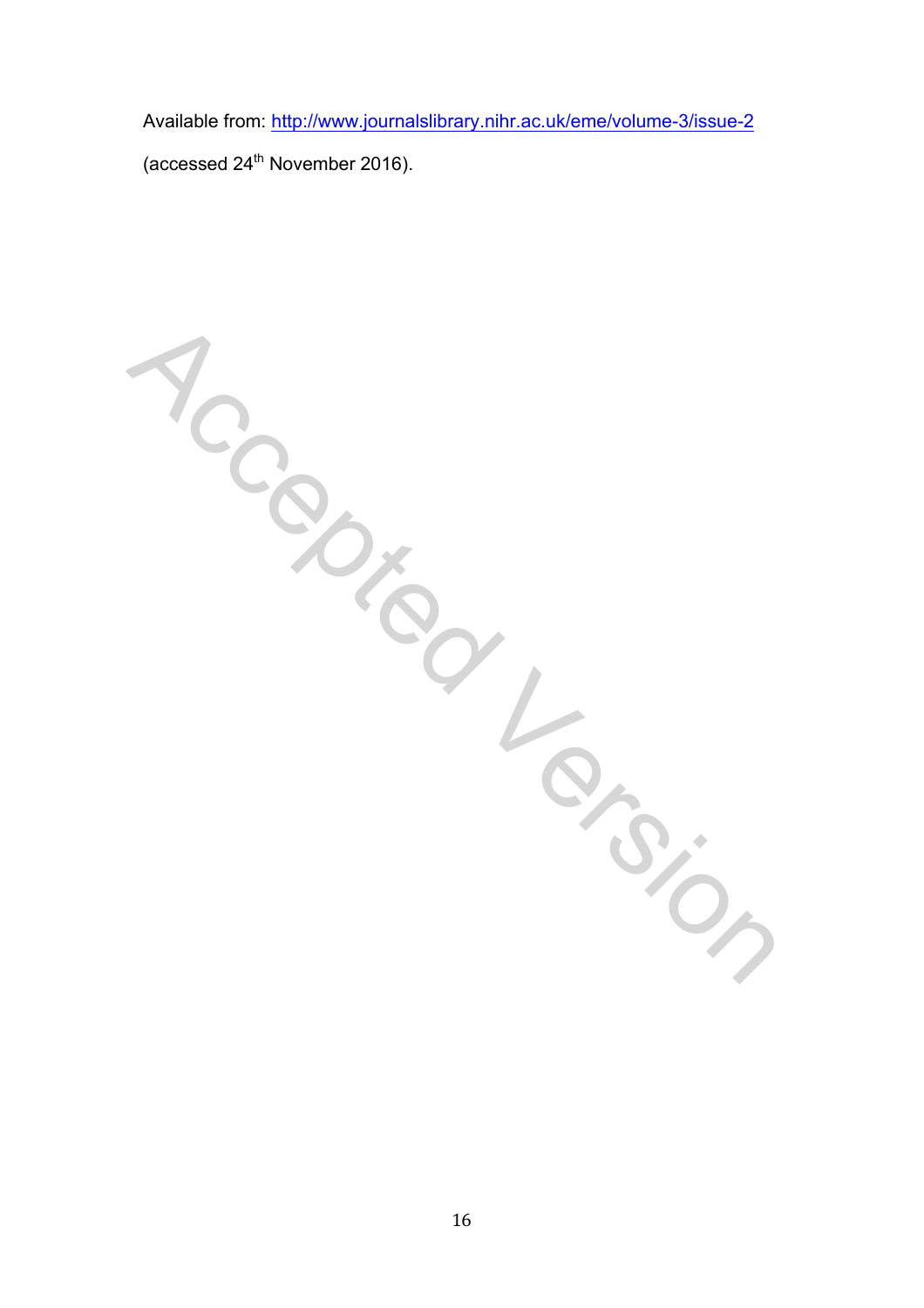**Copyright Statement:** The Corresponding Author has the right to grant on behalf of all authors and does grant on behalf of all authors, an exclusive licence (or nonexclusive for UK Crown Employees) on a worldwide basis to the BMJ Publishing Group Ltd, and its Licensees to permit this article (if accepted) to be published in *Archives of Disease in Childhood* and any other BMJPGL products and to exploit all subsidiary rights, as set out in our licence.

ibsidiary rights, as set out in our licence.<br>
uthor contributions: PC conceived the idea for this project. SM, SC, RC, and F<br>
dertook the data collection. LR and SP provided intellectual input. SS provided<br>
datstical exper **Author contributions:** PC conceived the idea for this project. SM, SC, RC, and RH undertook the data collection. LR and SP provided intellectual input. SS provided statistical expertise and analysed the data. PC and SM wrote the first manuscript draft and PC wrote the final draft. All authors contributed to manuscript revisions and approved the final version. PC is guarantor.

**Competing interests/ Conflict of interest statement: PC served as an** independent member of the Trial Steering Committee for the NEON study.[15] There are no competing interests and no conflict of interests to declare in relation to this work.

**Prior presentation:** These data were presented orally in abstract form at the Spring meeting of the Neonatal Society, March 2015, and at the jENS Congress, Budapest, September 2015.

**Ethics approval:** This study was undertaken as a clinical audit and service evaluation. Formal ethics approval was not required under the contemporaneous NRES guidance.

**Acknowledgements:** We are most grateful to Dr Mary-Anne Morris and the Jenny Lind Nutritional Support Team for their support of this project. We thank Jacqui Jones, ANNP, for help with data collection, and Allan Clark (UEA statistician) for kind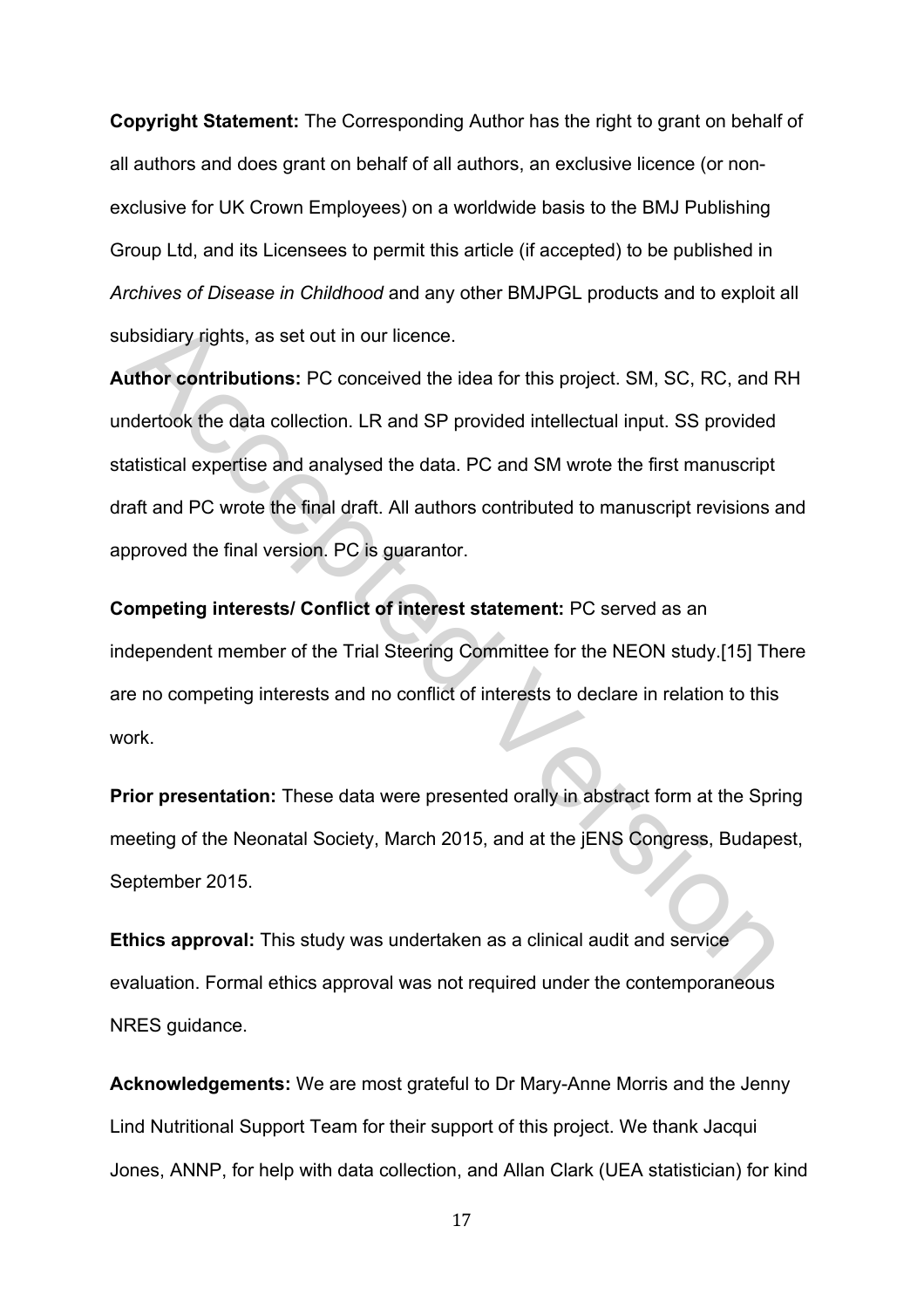advice. We especially thank all the anonymous referees for their very helpful constructive comments on earlier versions of our manuscript.

1ccepted Version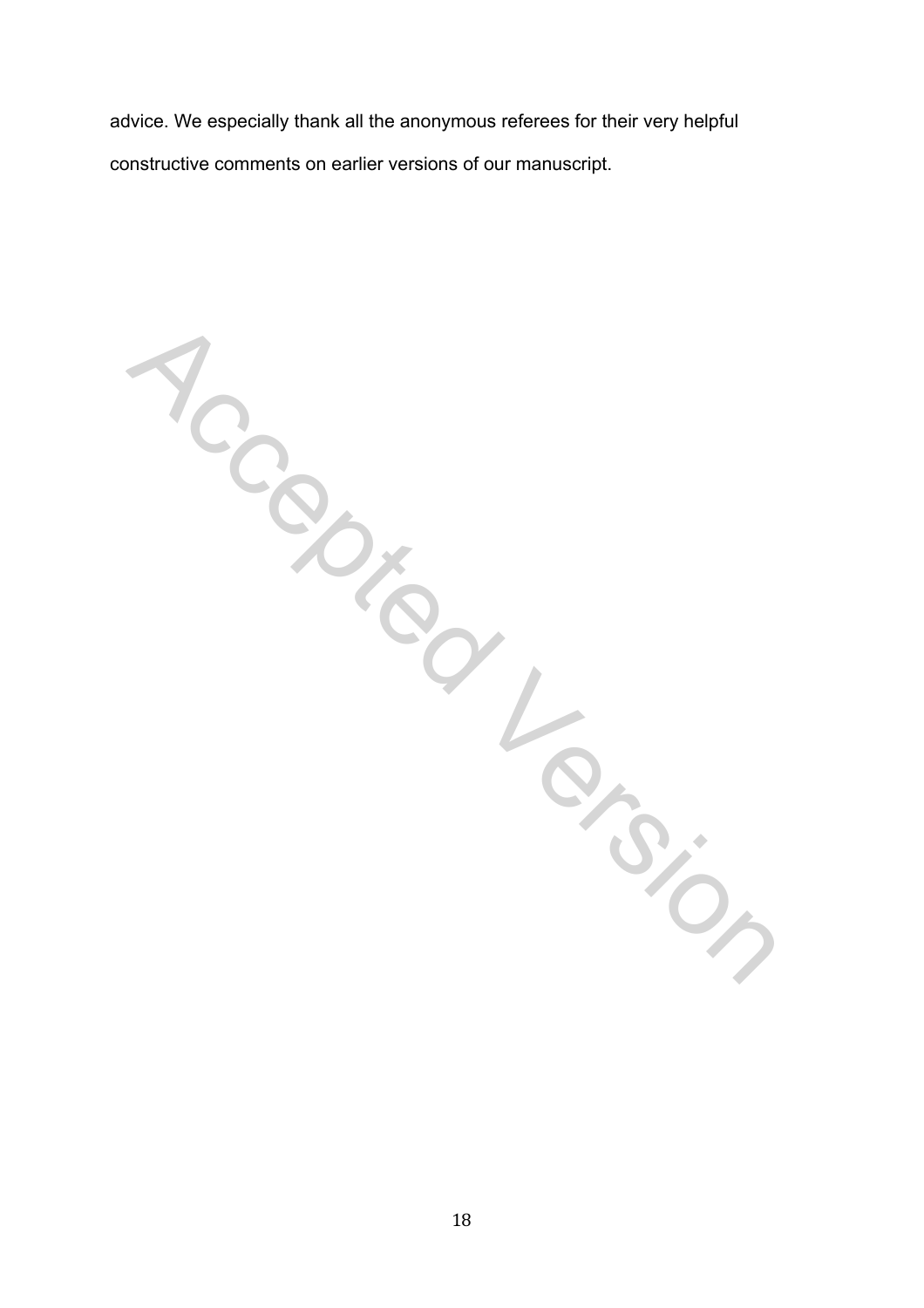|                                               | Day 1 | Day 2 | Day $3$ | Day 4 | Day $5^*$ |
|-----------------------------------------------|-------|-------|---------|-------|-----------|
| Fluids, mL/kg/day                             | 80    | 100   | 120     | 135   | 150       |
| Aqueous phase, mL/kg/day                      | 75    | 90    | 105     | 120   | 130       |
| Lipid phase, g/kg/day <sup>T</sup>            | 0.9   | 1.8   | 2.7     | 2.7   | 3.6       |
| Aminoacid, g/kg/day                           | 2.5   | 3.0   | 3.5     | 3.8   | 4.3       |
| Nitrogen, g/kg/day                            | 0.35  | 0.42  | 0.49    | 0.54  | 0.61      |
| Protein, g/kg/day                             | 2.2   | 2.7   | 3.1     | 3.4   | 3.8       |
| Calcium, mmol/kg/day                          | 1.3   | 1.5   | 1.8     | 2.0   | 2.2       |
| Phosphate, mmol/kg/day                        | 0.8   | 1.0   | 1.2     | 1.3   | 1.4       |
| $Ca^{2+}$ :PO <sub>4</sub> ratio <sup>*</sup> | 1.5:1 | 1.3:1 | 1.3:1   | 1.3:1 | 1.3:1     |
| Potassium, mmol/kg/day                        | 1.4   | 1.7   | 2.0     | 2.3   | 2.5       |
| Sodium, mmol/kg/day                           | 2.3   | 2.7   | 3.2     | 3.6   | 3.9       |

**Table 1:** Standardised regimen for incremental fluid, PN, and electrolyte intakes over the first 5 days postnatal

Data shown are for epoch 1; intakes for epoch 2 were identical apart from an increased daily phosphate supplementation given to match the daily calcium intakes  $(Ca^{2+}$ :PO<sub>4</sub> ratio 1.0:1), plus the resultant extra sodium

\*Prescribed provision on days 6 and 7 was same as for day 5 †Each'1'g/kg/day'of'lipid'(5'mL/kg/day'Intralipid)'contributed'an'additional'0.08' mmol/kg/day of phosphate to overall intake

ǂOverall'Ca2+:PO4'ratio'from'PN'when'including'lipid'phase'phosphate'content''' Further nutritional details of the aqueous phase content and the common daily parenteral provision of vitamins, trace elements, and micronutrients provided across the study period are available in supplementary file S1

River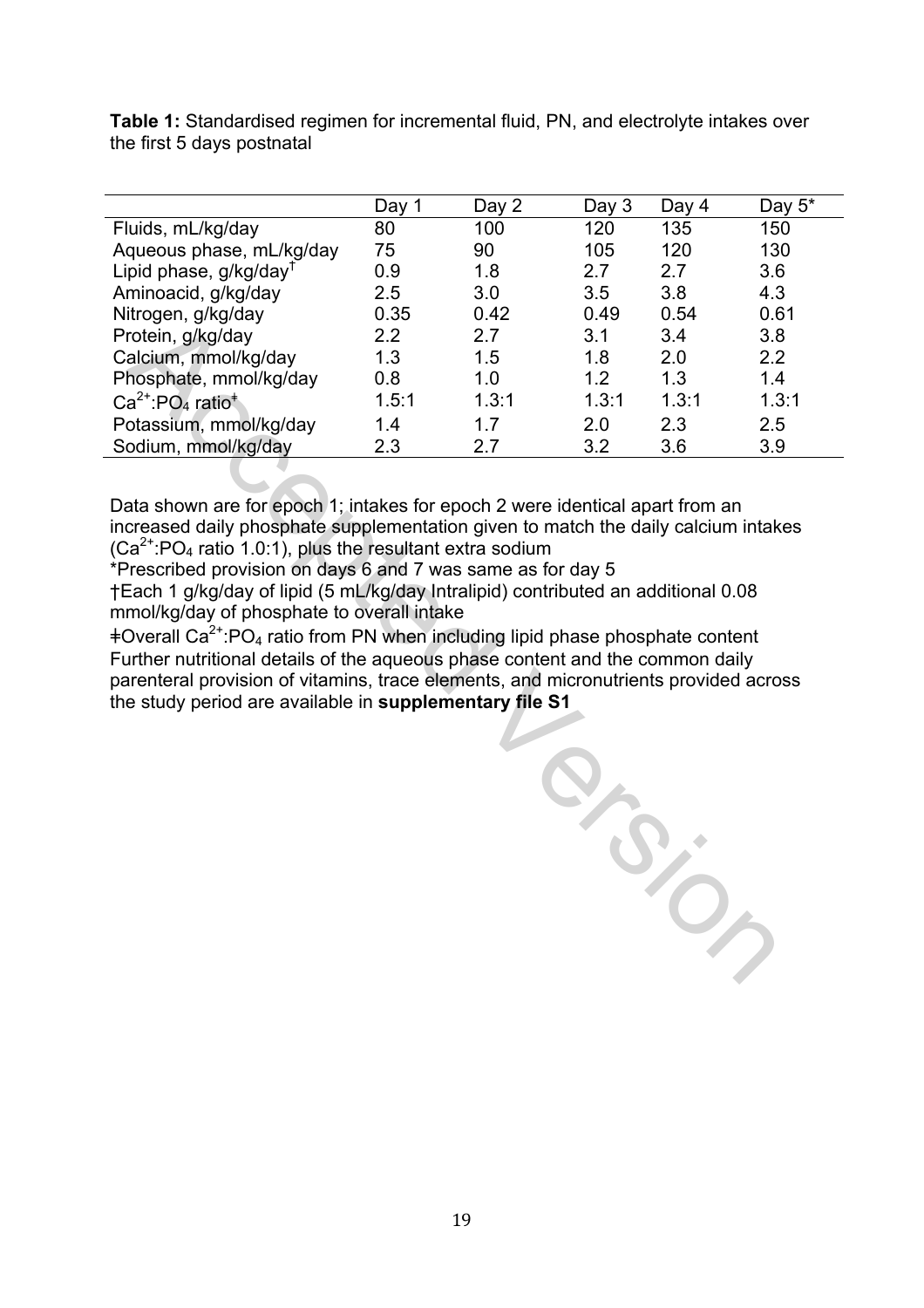Table 2*:* Baseline characteristics of preterm infants who received parenteral nutrition in two epochs of different phosphate supplementation

| Epoch 1             | Epoch 2             | $P - value***$ |
|---------------------|---------------------|----------------|
| $N = 51$            | $N = 49$            |                |
| $29.9(29.0 - 30.8)$ | $28.7(27.8 - 29.6)$ | 0.07           |
| $1182(1075-1299)$   | $1061(945 - 1192)$  | 0.16           |
| 23(45)              | 22(45)              | 0.98           |
| 20(39)              | 13(27)              | 0.18           |
| $(1 - 2)$           | $1(1 - 1)$          | 0.46           |
| $12(6 - 41)$        | $9(6-23)$           | 0.18           |
| $6(5-7)$            | $7(6-7)$            | 0.20           |
|                     |                     |                |

PN, parenteral nutrition

Data are arithmetic mean (95% CI) or n (%) unless otherwise stated

\* Geometric mean (95% CI) presented for birth weight data

\*\* Median (IQR)

\*\*\* t-tests, Mann-Whitney U and Chi-squared tests used, as appropriate.

Accepted Version